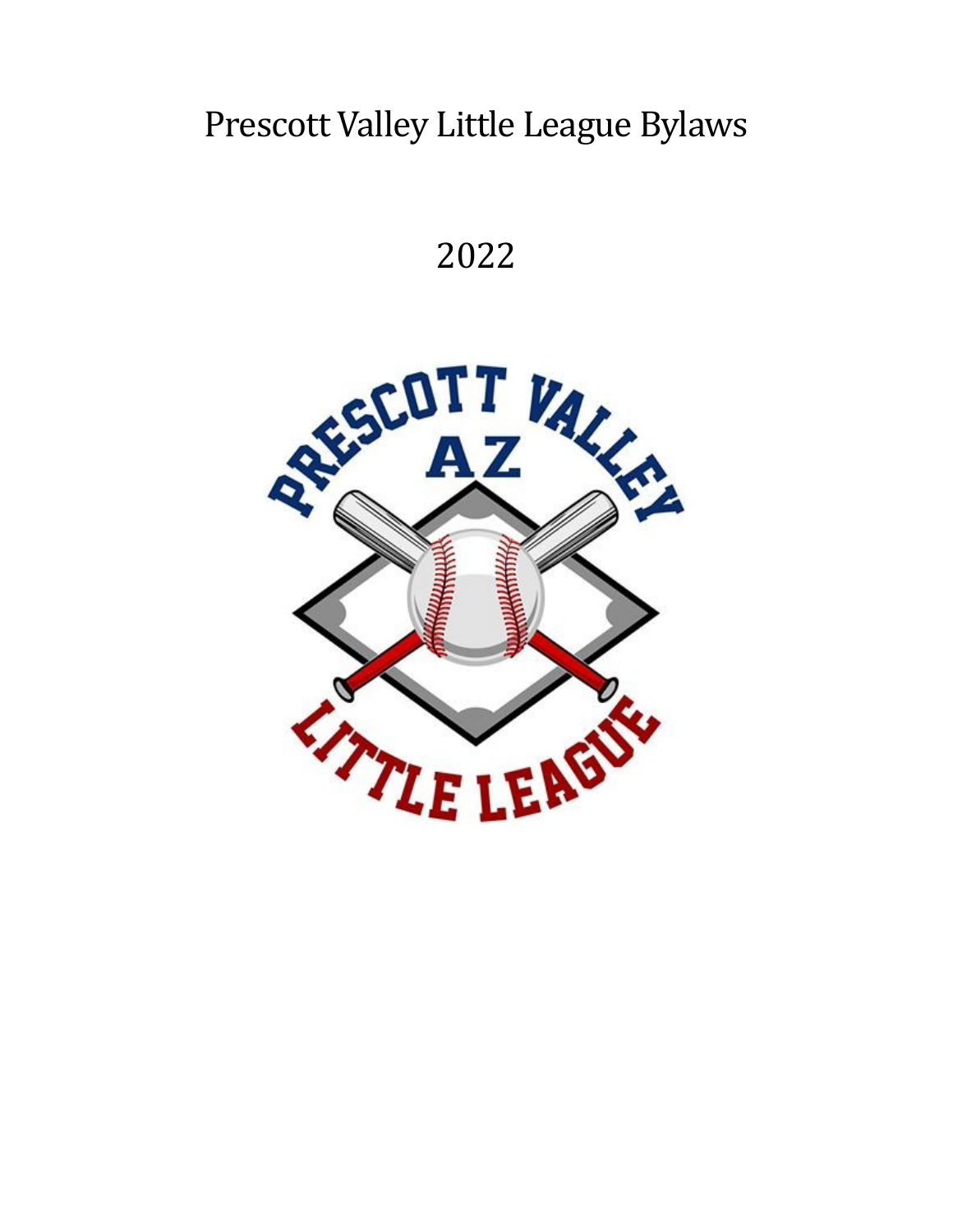# **ARTICLE I – GENERAL LEAGUE POLICY**

### SECTION 1. Calendar

- **Regular Season:** Teams are formed in late February and parents should be contacted by the Coach in early March. Practices are held throughout the month of March. Games begin in early April and continue through the month of May.
- **Tournament Season:** The Tournament of Champions (TOC) begins in June featuring the top Minors and Majors teams in the District. All Star teams are formed in early June with practice and tournaments continuing into July.
- *Appendix A: PVLL Timeline*

### SECTION 2. Registration

- Offered online through Sports Connect from December February
- Offered in-person with two (2) opportunities prior to February 28
- *Appendix B: PVLL Registration*

#### SECTION 3. Divisions

- **Tee Ball:** available to players league age 4-6
	- o No scores or standings recorded
- **Farm Baseball (Coach Pitch):** available to players league age 6-8 o No scores or standings recorded
- **Minors Baseball (Player Pitch):** available to players league age 8-11
	- o Champion determined by regular season standings
	- o Champion represents PVLL at District 10 TOC
- **Majors Baseball:** available to players league age 9-12
	- o Champion determined by end-of-season PVLL tournament
	- o Champion represents PVLL at District 10 TOC
- **Intermediate (50/70) Baseball:** available to players league age 11-13
	- o Champion determined by end-of-season PVLL tournament
- **Juniors Baseball:** available to players league age 12-14
	- o Champion determined by regular season standings
- **Farm Softball (Coach Pitch):** available to players league age 6-8
	- o No scores or standings recorded
- **Minors Softball (Player Pitch):** available to players league age 8-11
	- o Champion determined by regular season standings
- **Majors Softball:** available to players league age 9-12
	- o Champion determined by regular season standings
	- o Champion represents PVLL at District 10 TOC
- **Juniors Softball:** available to players league age 12-14
	- o Champion determined by regular season standings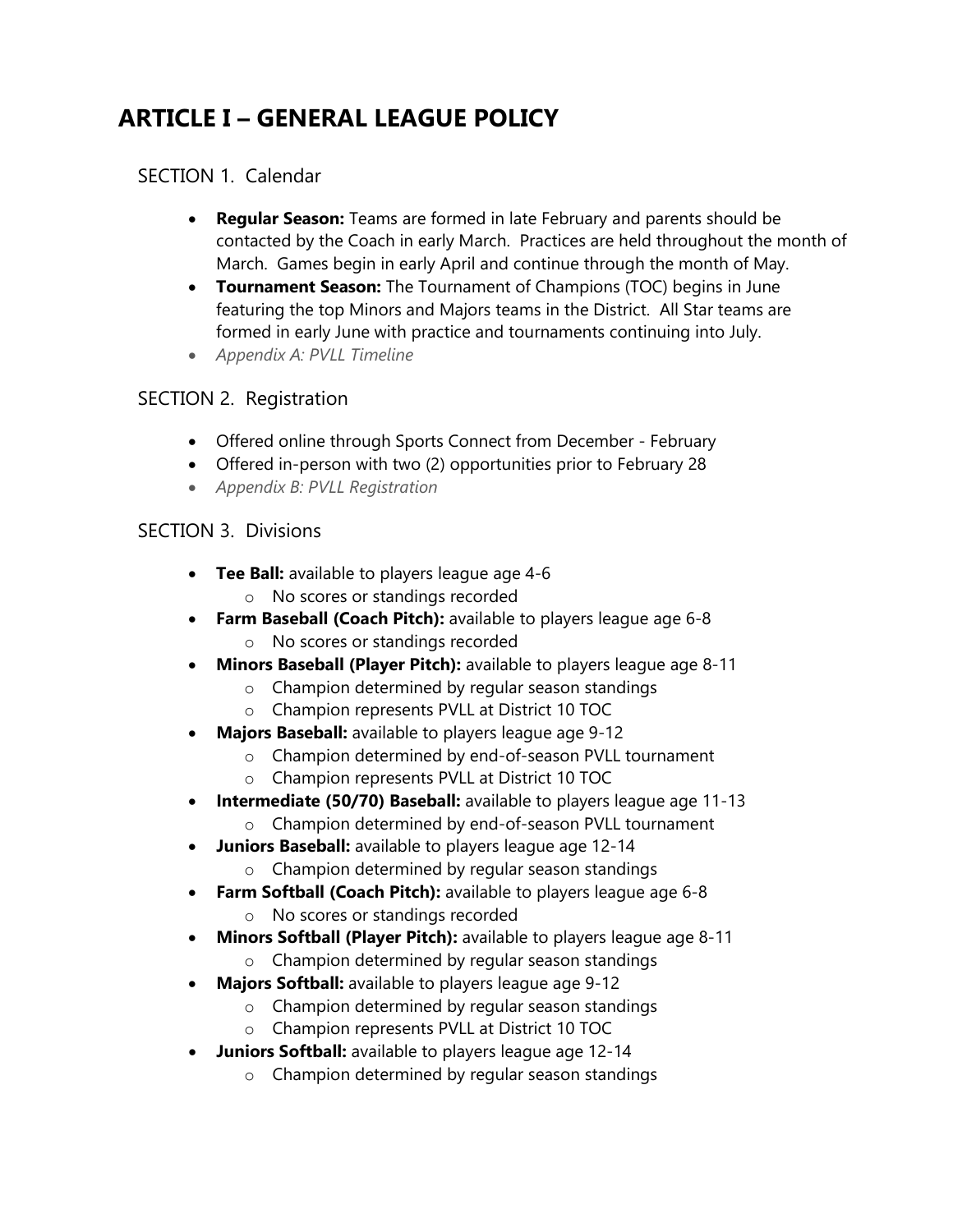# SECTION 5. Ground Rules

- Ground rules will be established for each division within PVLL
- *Appendix C: PVLL Ground Rules*

# SECTION 4. Gear / Uniforms

- PVLL provides each team with bats, helmets, balls, catcher equipment and First Aid Kits
- PVLL provides each team with uniforms. This is accomplished through a partnership with the AZ Diamondbacks (hats, jerseys) and by purchasing from local vendors (pants, socks, belts).
- At a minimum, parents should provide a glove and cleats for their player (glove only for the Tee Ball division)

### SECTION 5. Boundary

- The PVLL Boundary Map shall be reviewed annually with any required changes coordinated with neighboring leagues and submitted through the District for review/approval.
- A copy of the PVLL Boundary Map will be posted on the league website along with a written description of the boundary.

# **ARTICLE II – PLAYERS**

### SECTION 1. Registration

• All players will be registered in Sports Connect; the online tool used by PVLL to manage enrollment and verify player eligibility within the boundary.

# SECTION 2. Tryout

- Tryouts provide the evaluation needed for the Managers to conduct the Draft.
- Players that are League Age 10-13 shall attend tryouts for baseball and softball. *Exception:* returning Majors & 50/70 players do not need to attend.
- League Age 9 are eligible to attend if they want to be considered for a Majors team.
- Each year, PVLL will provide two (2) opportunities for players to attend a tryout.

### SECTION 3. Selection (Regular Season)

#### • **Tee Ball / Farm / Minors**

o Players will be randomly assigned to teams in coordination with the Player Agent, Managers and PVLL Board of Directors. Managers will be provided a limited number of player/coach requests.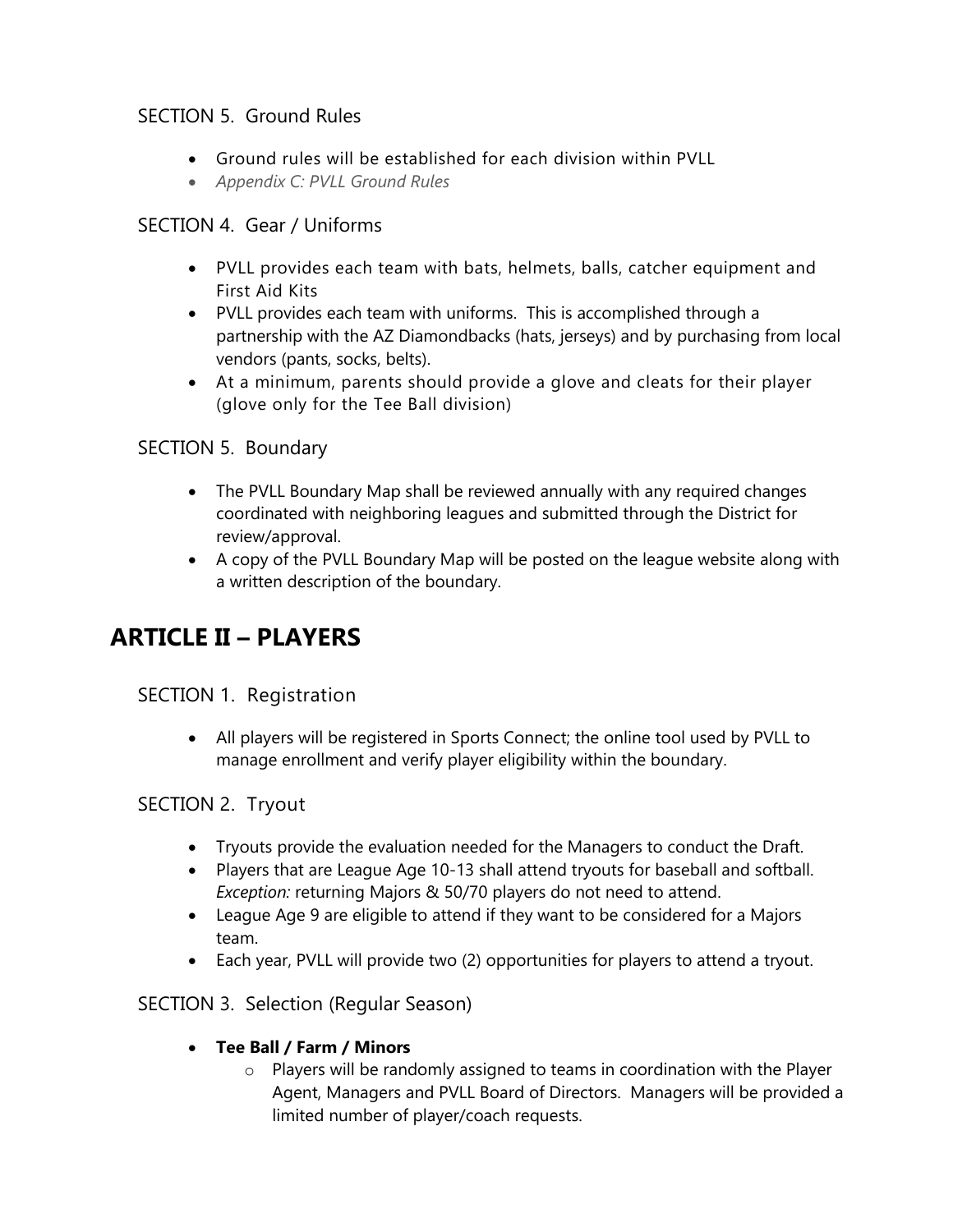#### • **50/70 Baseball Draft**

- o All returning 50/70 players will remain assigned to their team from the previous year
- o Managers will select all unassigned players league age 13 prior to the end of the draft. The draft is open to all unassigned 12s and 11s as well.

#### • **Majors Baseball Draft**

- o All returning Majors players that are not drafted to 50/70 will remain assigned to their team from the previous year
- o Managers will select all unassigned players league age 12 prior to the end of the draft. The draft is open to all unassigned 11s, 10s and 9s as well.

#### • **Majors Softball Draft**

- o All returning Majors players will remain assigned to their team from the previous year
- o Managers will select all unassigned players league age 12 prior to the end of the draft. The draft is open to all unassigned 11s, 10s and 9s as well.
- When drafting sons, daughters or siblings, PVLL will follow the policy found in the Little League Rulebook; *Policies - Options on Sons, Daughters and Siblings*

#### SECTION 4. Selection (All Star Season)

- Player selection for PVLL All Stars is primarily based on regular season performance, effort, and attitude. Availability and commitment to All Stars is also a requirement.
	- o PVLL may hold an All Star Tryout at the discretion of the Board of Directors
- Each selection must be made in compliance with Little League Rulebook policy for Tournament Play.
- Player selection will be accomplished with input from the Players, Managers, Coaches and the PVLL Board of Directors
- Player eligibility is outlined in the table below:

|                    | All Star 10s | All Star 11s | All Star 12s | All Star 50/70 |
|--------------------|--------------|--------------|--------------|----------------|
| 8-year-old Minors  | X            |              |              |                |
| 9-year-old Minors  | х            | X            |              |                |
| 9-year-old Majors  | X            | X            |              |                |
| 10-year-old Minors | x            | X            |              |                |
| 10-year-old Majors | x            | X            | X            |                |
| 11-year-old Minors |              | X            | X            |                |
| 11-year-old Majors |              | X            | X            |                |
| 11-year-old 50/70  |              | x            | X            | X              |
| 12-year-old Majors |              |              | X            | X              |
| 12-year-old 50/70  |              |              | X            | X              |
| 13-year-old 50/70  |              |              |              |                |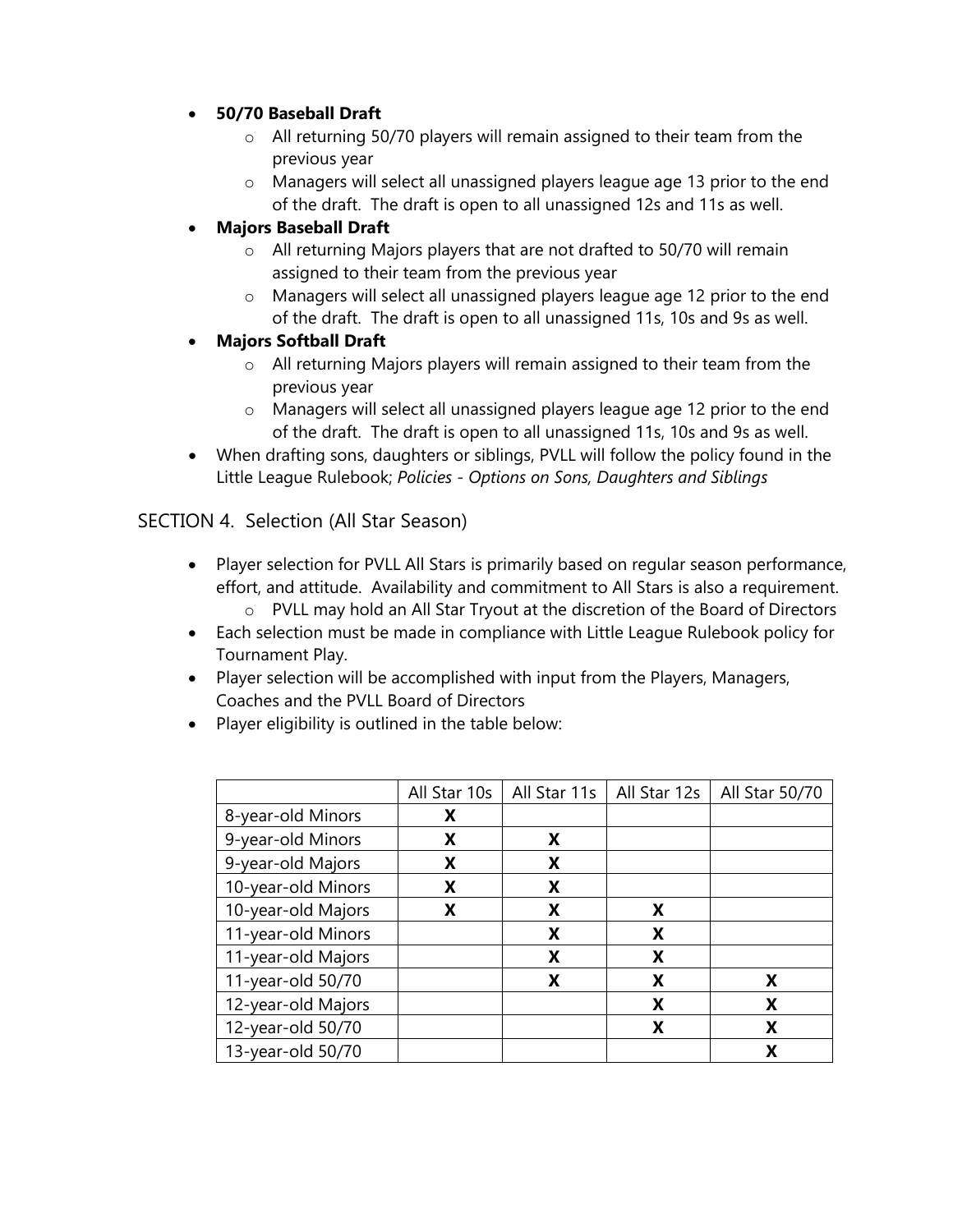# **ARTICLE III – MANAGERS / COACHES**

#### SECTION 1. Registration

- All Managers and Coaches will be registered in Sports Connect
- As part of the registration process Managers and Coaches will provide the necessary information to complete a background investigation

#### SECTION 2. Selection (Regular Season)

- The PVLL Coaching Coordinator will outreach for Managers and Coaches annually
- Potential Managers and Coaches will apply for review for the Minors division and above
- Selection as a new or returning Manager or Coach is not guaranteed and factors such as poor references or prior negative experience in PVLL will be considered
- The PVLL Board of Directors will appoint the Managers and Coaches

### SECTION 3. Selection (All Star Season)

- The PVLL Coaching Coordinator will outreach for All Star Managers
- Potential Managers and will submit a request to coach an All Star team
- The PVLL Board of Directors will appoint the Managers and Coaches

#### SECTION 4. Coach Meeting

- All Managers and Coaches shall attend the annual PVLL Coach Meeting
- Expectations for the meeting include:
	- o Safety information
	- o Practice scheduling
	- o Receive team equipment
	- o Review and discuss ground rules for each division

#### SECTION 5. Parent Meeting

- PVLL expects each Manager to facilitate a meeting with the families once teams have been formed
- The Manager should review the practice schedule, designate any team volunteers and set up a communication plan for team updates throughout the season
- The Manager shall collect the Medical Release Form and the Player/Parent Code of Conduct for each player on the roster

# **ARTICLE IV – UMPIRES**

SECTION 1. Selection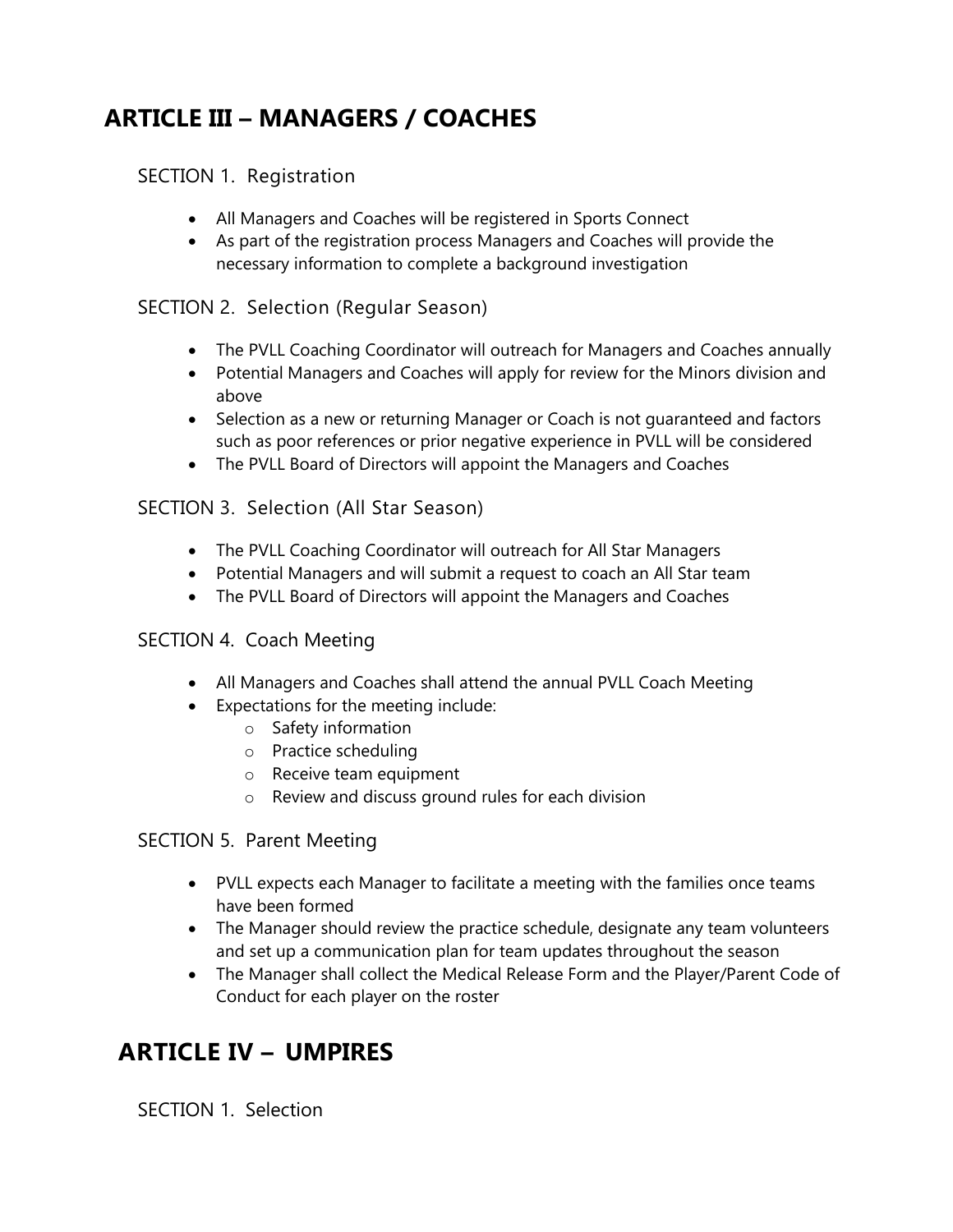- The PVLL Umpire Coordinator will outreach for Umpires annually
- Potential Umpires will be contacted by the PVLL Umpire Coordinator to be considered for selection
- Selection as a new or returning Umpire is not guaranteed and factors such as poor references or prior negative experience in PVLL will be considered

#### SECTION 2. Background Investigation

• Umpires ages 18 and above will provide the necessary information to complete a background investigation

#### SECTION 3. Age Requirements

- The minimum age for PVLL umpires is 13
- The goal of PVLL is for the Plate Umpire to be at least 16

#### SECTION 4. Scheduling

• The PVLL Umpire Coordinator is responsible for setting the schedule for Umpires throughout the season

# **ARTICLE V – FACILITIES**

SECTION 1. PVLL

• Prescott Valley Little League owns and maintains a storage container at the Mountain Valley Park. League-owned equipment, gear and property is stored in this container. PVLL owns temporary mounds and temporary fences which are also kept at the storage container when not in use.

#### SECTION 2. Town of Prescott Valley

- The Town of PV owns and operates all facilities used by PVLL. This includes but is not limited to fields, lighting, restrooms, batting cage, scoring booth, bases and field maintenance supplies.
- The Town of PV allows PVLL to operate free of charge for the use of the facilities. Fields must be reserved. Lights must be scheduled. Restrooms and scoring booth must be locked after use. Field maintenance supplies must be returned and locked up after use. Portable mounds must be removed from the field after use. After games and practices, facilities should be clean with all trash picked up.

#### SECTION 3. Field Preparation

• The Town of PV will wet, drag, and chalk the fields at Mountain Valley Park prior to PVLL games. The Town of PV will wet and drag the other fields where PVLL does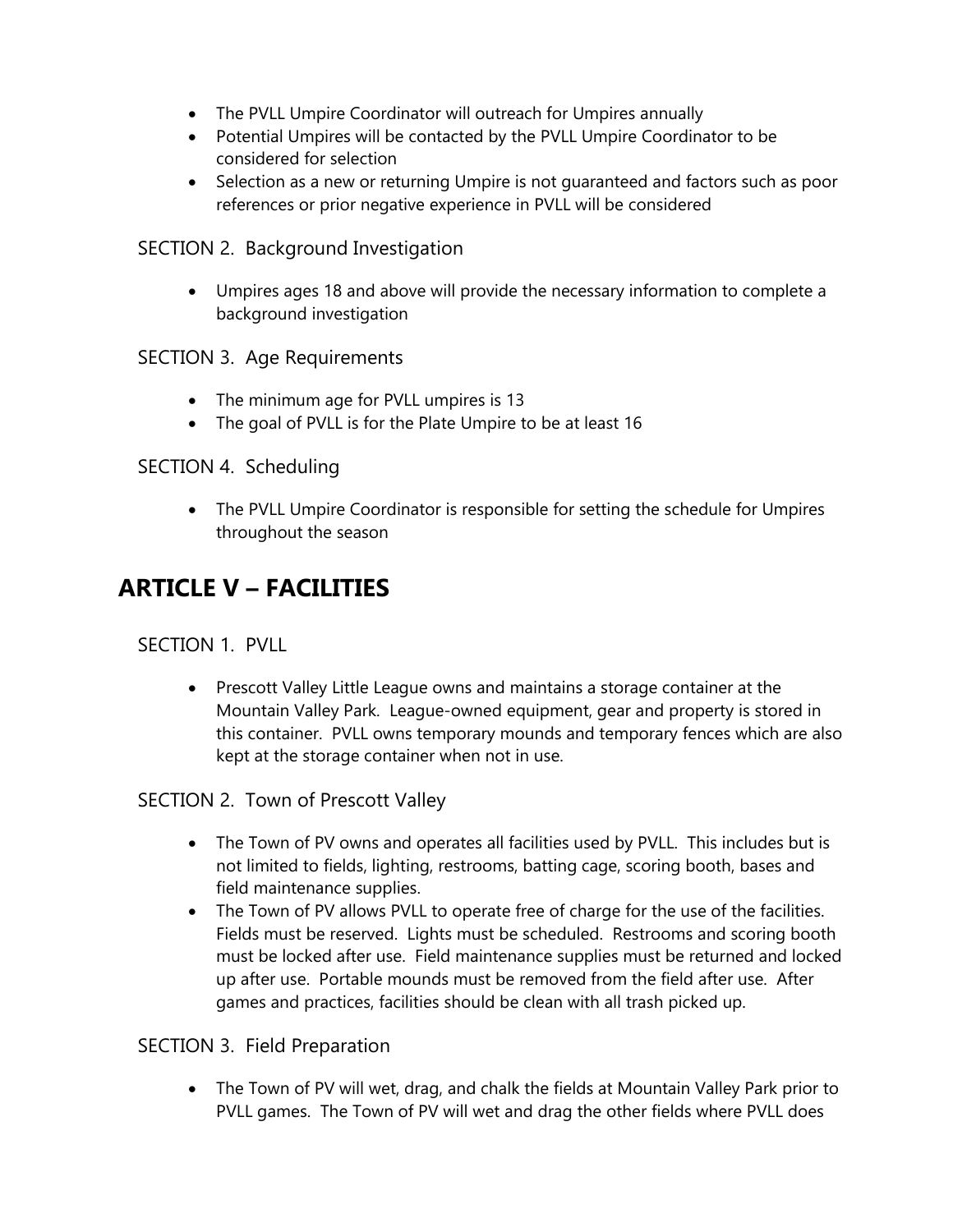not require chalk.

• PVLL will purchase chalk for use by the Town of PV throughout the season.

SECTION 4. Concessions

• The Town of PV contracts with a vendor to provide concessions service at the Mountain Valley Park.

# **ARTICLE VI – SPONSORS**

SECTION 1. Operating Expenses

• Sponsor donations will be used for league expenses such as equipment, chalk, uniforms, umpires, and fees such as charter, insurance, tournament, incorporation, etc.

SECTION 2. Scholarships & Financial Aid

• Sponsor donations will be used for our scholarship and financial aid program. Using this program, PVLL can offer the Little League experience to the players in our community that do not have the financial means to cover registration costs.

#### SECTION 3. Forms

- *Appendix D: PVLL Sponsor Packet*
- *Appendix E: PVLL Financial Aid Application*

# **ARTICLE VII – AWARDS**

SECTION 1. Champions

• PVLL will provide awards for Division Champions as described in Article I

# **ARTICLE VIII – FINANCES**

SECTION 1. Banking

- PVLL will conduct banking business through OneAZ Credit Union, 7111 N Pav Way, Prescott Valley, AZ 86314
- The President and Treasurer will be issued debit cards. The Treasurer will maintain the league checkbook.

SECTION 2. Financial Statements & Budget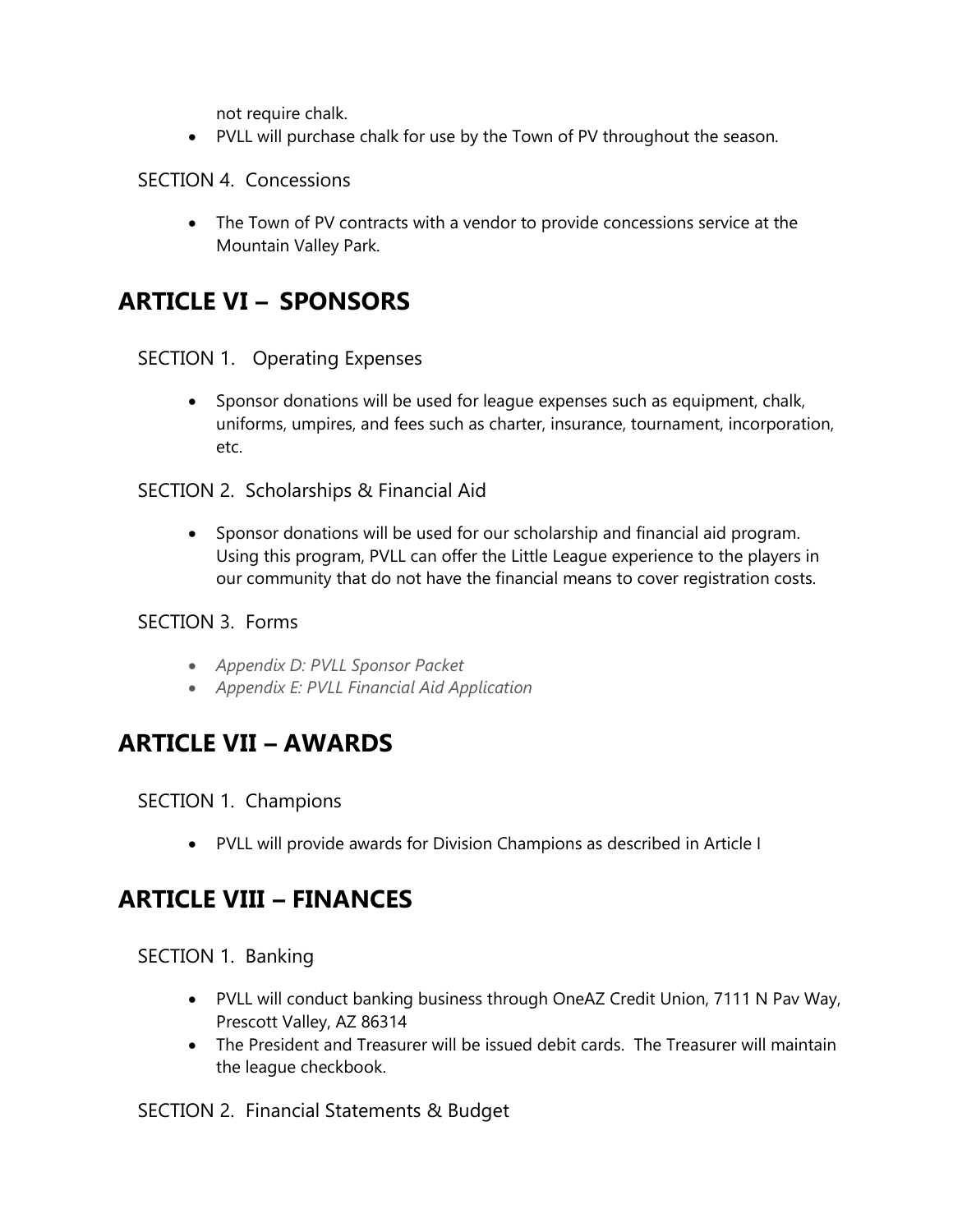• The Treasurer will prepare financial statements for the PVLL Board of Directors monthly meetings. The Treasurer will prepare the annual operating budget and submit to the Board of Directors for review/approval.

### SECTION 3. Audit Committee

• A committee may be formed on an annual basis to review bank statements, deposits, withdrawals, and receipts. The committee will include 3 members of the Board of Directors not including the President or Treasurer.

### SECTION 4. Spending Authority

• The PVLL Board of Directors approves the authority of the President and Treasurer to make purchases necessary for league. A majority vote of the Board of Directors is required for purchases that exceed \$500.

### SECTION 5. Tax Preparation & Filing

• The PVLL Board of Directors will ensure that taxes are prepared and filed on an annual basis in compliance with established timelines

# **ARTICLE IX – CODE OF CONDUCT**

#### SECTION 1. Players & Parents

- Players and parents will review and sign a code of conduct. These documents are required to be submitted to the Manager for each team.
- *Appendix F: Player/Parent Code of Conduct*

#### SECTION 2. Managers & Coaches

- Managers and coaches will review and sign a code of conduct. These documents are required to be submitted to the PVLL Board of Directors.
- *Appendix G: Coach Code of Conduct*

#### SECTION 3. Umpires

- Umpires will review and sign a code of conduct. These documents are required to be submitted to the PVLL Umpire Coordinator.
- *Appendix H: Umpire Code of Conduct*

# **ARTICLE X – DISCIPLINE**

SECTION 1. Policy